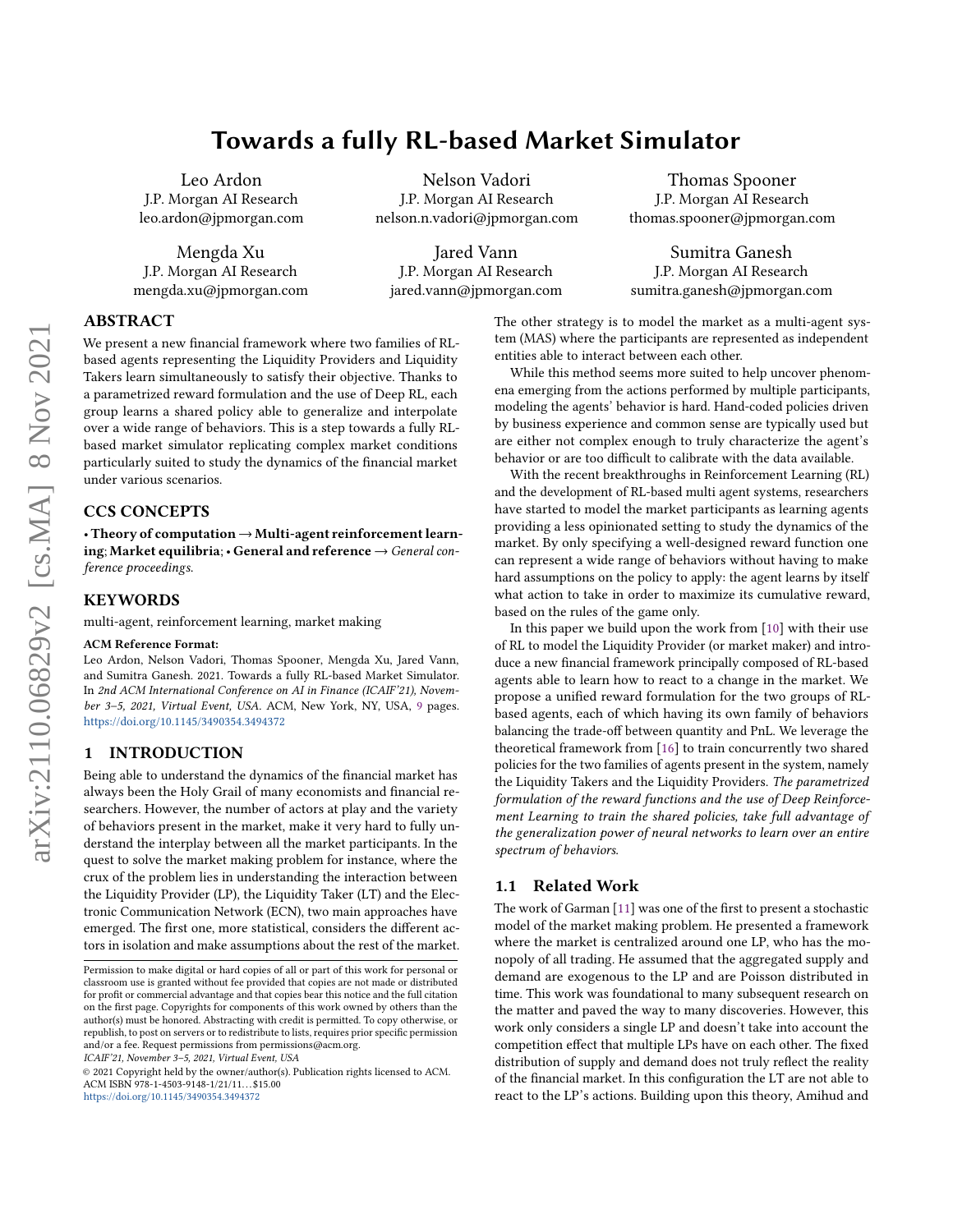Mendelson [\[1\]](#page-7-3) and later on Guéant, Lehalle and Fernandez-Tapia [\[12\]](#page-7-4) have focused on the importance of inventory (and the risk associated with it) to find the optimal pricing for market making. These papers tackle the problem of the temporal discrepancy between the orders executions and the continuous price change leading to the price risk a LP bears by holding inventory, but also ignore the competition effect among the agents.

The use of multi-agents systems to model the market participants has started to emerge more recently. In [\[9\]](#page-7-5), Das successfully replicates important features of real financial time series by simulating the markets in a multi-agents system. The traders agents, corresponding to the LTs, are divided into two groups: the "informed" traders who have an idea of the fundamental value of the asset and trade accordingly; and the "liquidity" traders sometimes called Zero Intelligence (ZI) agents who trade randomly. These simple models of traders were sufficient to study simple financial facts but bring some limitations to the analysis of more complex market properties. The work of Cui and Brabazon ([\[8\]](#page-7-6)) and [\[6\]](#page-7-7) highlighted the necessity of intelligent agents to replicate real market conditions. In [\[18\]](#page-8-1) and [\[17\]](#page-8-2) for instance, the authors successfully replicate some "stylized facts" observed in the markets by enhancing ZI agents with hand-coded heuristics. We argue that these heuristics only cover commonly known behaviors but do not capture more complex and undisclosed market strategies.

RL-based frameworks to solve the market making problem have been proposed. [\[5\]](#page-7-8) and more recently [\[14\]](#page-7-9) and [\[10\]](#page-7-0) used reinforcement learning to train financial agent in a simulated market making environment. These approaches considered a single type of RL-based learning agent (the ECN or the LP) simplifying the model of the other market participants to heuristic based hand-coded policies. In our approach we relax the modeling assumptions made on the LT agent type to let emerge more natural behaviors.

# 1.2 Our Contributions

In this paper, (i) we formalize two types of market participants as RLbased agents, able to adopt different behaviors via a parametrized family of reward functions (sections [3.3,](#page-2-0) [3.4\)](#page-3-0). (ii) We train simultaneously two groups of RL based financial agents, each using a shared policy (section [3.2\)](#page-2-1) capable of interpolating over a range of behaviors. (iii) Finally, we perform an extensive study of the impact that the RL-based Liquidity Takers have on the pricing strategy of the Liquidity Providers (section [4\)](#page-4-0). In particular, we show that the Liquidity Provider agent learns to adapt his strategy depending on the type of investor he is connected to while the Liquidity Takers agent learns to react to different pricing strategy.

# 2 BACKGROUND

We focus our research to the context of an order-driven market, where a single security is being traded for cash. Although many actors take part in this market, we can distinguish three types of participant: the Liquidity Provider (LP) also known as market maker, the Liquidity Taker (LT) or investor, and the Electronic Communication Network (ECN). The role of the Liquidity Provider is to ensure fluidity in the market by offering liquidity to buyers and sellers. LPs continuously quote bid (buy) and ask (sell) prices at which they are willing to trade. The LPs adapt their quotes

dynamically to limit their exposure to the price variations caused by the fluctuation of supply and demand. Finding the optimal pricing strategy is refer to as market making. The LP is connected to both LTs and ECNs and can trade directly with both of them. The LTs are the consumers; they enter the market to execute orders. They received the prices streamed by the LPs and ECNs and decide with whom they wish to trade. They typically trade directly with the LP because it offers better prices than going via the ECN. The ECN plays an important role in the financial market by centralizing buy and sell orders. It can be seen as a collection of  $FIFO<sup>1</sup>$  $FIFO<sup>1</sup>$  $FIFO<sup>1</sup>$  queues of orders placed at different levels by the market participants and waiting to be fulfilled. A level corresponds to the price at which the order will be executed. In general the ECN gives a good sense of how the market is evolving. It is often used as a proxy to represent all the other market participants.

#### 2.1 Notations

| $\Delta x_t = x_t - x_{t-1}$                                 | The difference of the value of $x$ be-<br>tween two consecutive timesteps                      |
|--------------------------------------------------------------|------------------------------------------------------------------------------------------------|
| $x_t^{(i)}$                                                  | The value $x$ associated with the agent<br>$i$ at the timestep $t$                             |
| $\varepsilon = \frac{1}{2} \epsilon_{sym} + \epsilon_{asym}$ | The normalized tweak applied by the<br>LP to the mid-price, relative to current<br>ECN prices. |

# 2.2 Definitions

Prices: The LP quotes bid and ask prices at which it is willing to buy and sell, respectively. The ECN also exposes prices on both the bid and ask sides. The best bid (respectively ask) corresponds to the highest (lowest) price at which a bid (ask) order can be executed on the ECN. We call  $mid$ -price  $P_{mid}$  the ECN mid-price; i.e the average of the best bid and best ask prices in the limit order book of the ECN. The mid-price is often use as a price of reference and the LP typically quotes their prices relative to  $P_{mid}$ .

Market Spread: The market spread is the difference between the best ask price and the best bid price on the ECN LOB. We often use the half market spread  $s^{ref}$  to reference the spread on each side. We can therefore write:

$$
P_{ask}^{ref} = P_{mid} + s_{ask}^{ref}; \qquad \qquad P_{bid}^{ref} = P_{mid} - s_{bid}^{ref};
$$

Spread: In the context of the LP, the spread corresponds to the difference between the price quoted by the LP and the mid-price. In a similar fashion than above we can write the prices quoted by a LP  $i$  as a function of the spread:

<span id="page-1-1"></span>
$$
P_{ask}^{(i)} = P_{mid} + s_{ask}^{(i)}; \t P_{bid}^{(i)} = P_{mid} - s_{bid}^{(i)}; \t (1)
$$

We note however, that the spread  $s_{ask/bid}^{(i)}$  is at the discretion of the LP, and different market making strategies will yield different spread. Depending of the quantity the LT wants to trade, the spread might differ.

Inventory: To accommodate the limited supply and demand, the LP typically maintains an inventory of the quantity traded until an investor accept to trade on the side at which it holds inventory. A

<span id="page-1-0"></span><sup>1</sup> First In First Out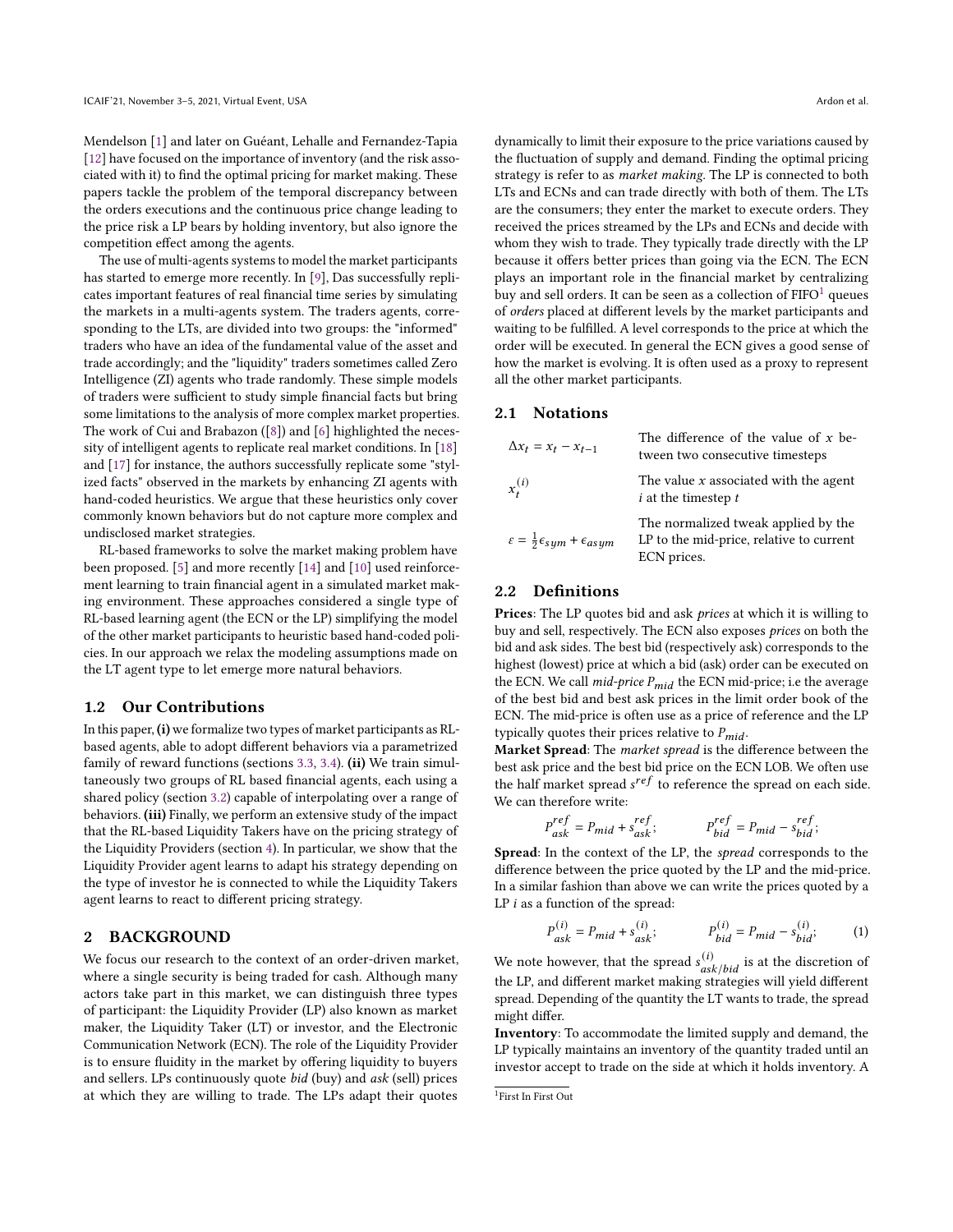positive inventory indicates that the LP has bought more than it has sold and vice versa. As presented in [\[1\]](#page-7-3) and [\[12\]](#page-7-4), the inventory plays an important role in the pricing of the LP.

Risk aversion: The risk aversion of an agent corresponds to a regularizer applied to the PnL, so as to penalize its fluctuations associated with carrying a large inventory. We choose to model the risk aversion as a penalty on the Inventory PnL, to capture the price risk the agents bear when holding inventory ([\[12\]](#page-7-4)).

Skewing: With the aim of disposing of its inventory, the LP can make its prices on the side at which it holds inventory, more appealing to the LTs. The action of publishing asymmetric prices with one side more attractive than the other is called skewing. The intensity of the skew is linked with the level of risk aversion of the LP.

Hedging: Another way for the LP to reduce its inventory is to hedge, i.e perform a trade which reduces its inventory. The LP takes the role of the LT in this configuration and therefore have to pay a cost.

Spread PnL: This excess in price between the bid and ask prices and the mid-price is paid by the LT. It can be seen as the cost the LT pays in order to trade the security. The profit or loss made by the LP by facilitating a trade is called the spread PnL. It is a function of the quantity traded  $q$  and the spread at which the order was executed  $\overline{s}^{(i)}(q)$ :

$$
\mathrm{PnL}_{\mathrm{spread}} = q \cdot s^{(i)}(q)
$$

Inventory PnL: As we have explained, holding inventory comes with profit or loss because of the frequent fluctuation of the midprice. The inventory PnL will be affected by the quantity of inventory q and by the mid-price move  $\Delta P_{mid}$ :

$$
PnL_{\text{inventory}} = q \cdot \Delta P_{mid}
$$

Total PnL: The total PnL also simply referred as PnL, is the sum of Inventory PnL and Spread PnL.

$$
PnL = PnL_{\text{inventory}} + PnL_{\text{spread}}
$$

# 3 MULTI-AGENT FRAMEWORK

# 3.1 Configuration and Training

To conduct our research we consider the dealer market as a Partially-Observable Stochastic Game defined in [\[15\]](#page-7-10); where each agent has only a partial view of the state of the world and aims at maximizing its own reward function by interacting with its environment. The different families of agents in our system are LP, LT and ECN. At each timestep, the LP updates the prices that it streams to the LT according to its observation of the market. Subsequently, and based on this new observation, the LT decides whether or not to trade with the LP or the ECN. The LP can also choose to hedge its position by trading with the ECN. The problem has thus been designed as a Stackelberg game, where the LT reacts to the action that the LP takes (setting the prices it is willing to trade at).

As the focus of this paper lies in the interaction between the RL based LPs and LTs, we purposely give a brief description of the ECN model used in our experiments and leave a more extensive modeling for further research. Inspired by the work of Cont and Muller [\[7\]](#page-7-11), we developed a statistical model to simulate the evolution of the order book as a function of its current state. The ECN agent is therefore able to react to the orders executed by the LPs and LTs and adjust its internal state to replicate the dynamics of the market. Our model is composed of three multivariate Gaussian mixtures calibrated using L2-level order book data (i.e snapshots of the ECN order book), and predicting the variation of the order book's snapshot over an interval of time  $dt$ . The first model is used to sample the initial snapshot of the book, that is, how much volumes is available at each level of the book. The second mixture models the variation of volume for each level as a function of the current volume. Finally, the third model decomposes the variation of volume to apply, into multiple smaller orders that will be added to the ECN.

## <span id="page-2-1"></span>3.2 Shared Policy

The problem of multiple learning agents evolving in a decentralized partially-observable Markov decision process (DEC-POMDP) is known to be challenging [\[3\]](#page-7-12). Despite sharing the same environment, the agents have a different set of observations and act individually to maximize their own reward function. The already complex nature of the problem and the introduction of yet another set of learning agents to represent the Liquidity Takers can raise the question of the scalability of our approach and the training efficiency. We leverage the Centralized Training with Decentralized Execution technique presented in [\[16\]](#page-7-1) to train two shared policies for the two families of agent present in our system. The use of a shared policy not only allow us to dramatically reduce the complexity of the problem by only having to train two neural networks; but also helps generalizing the trained policy by allowing the interpolation over the full behavior space of the agent family.

Within a family of agent  $\Lambda$ , each agent *i* is of a specific type  $\lambda^{(i)}$  characterizing the vector of parameters used by the reward function of the agent and defining its behavior. They all share the same action space  $\mathcal A$  but in order to maximize their own cumulative reward  $R_i$ , they may take different actions  $a_t^{(i)}$  due to their different states  $s_t^{(i)}$  at any given time t and their different reward function. The common policy  $\pi^\Lambda_\theta$  shared by all the agents of the family  $\Lambda$  is conditioned on the agent type  $\lambda^{(i)}$  in order to allow generalization over the entire behavior space.

The policy is trained for a large number of episodes until convergence. The type  $\lambda^{(i)}$  is sampled from a predefined distribution at the beginning of each episode and for each agent *i*. It is added to the observations of the agent as a constant value throughout the episode. The probabilistic nature of the agent type attribution enable the policy to learn across the spectrum of agent types.

# <span id="page-2-0"></span>3.3 Liquidity Provider Agent

The role of the Liquidity Provider is to facilitate trading by providing liquidity to the other market participants. They continuously publish prices at which they are ready to buy and sell.

#### 3.3.1 Reward Function.

We model the Liquidity Provider family as a spectrum of behaviors where on one end the agent tries to maximize its profit and on the other end it tries to gain a targeted share of the market. We propose a parametrized reward function able to define under a single formulation, a range of behaviors forming the Liquidity Provider family.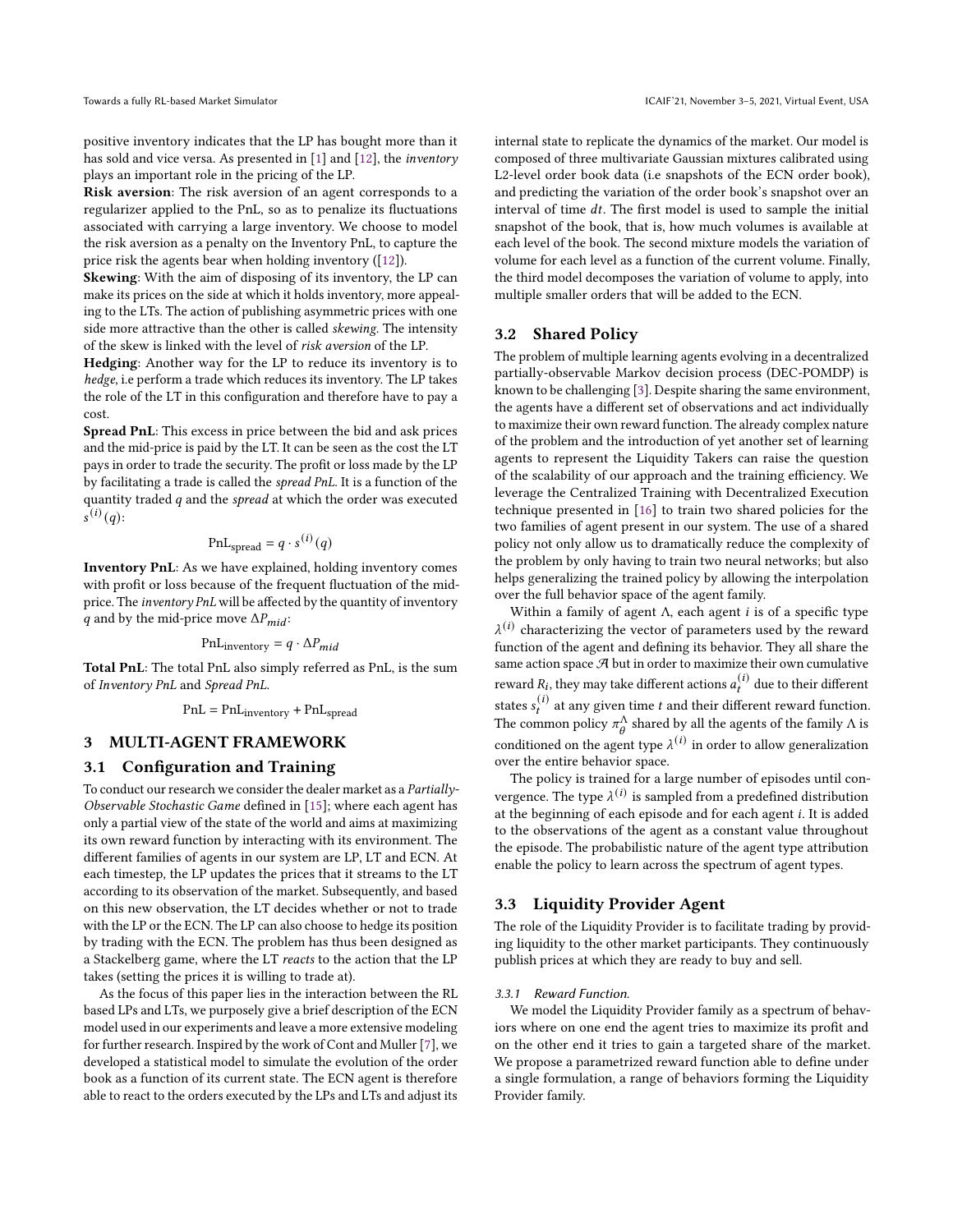More rigorously the per timestep reward of a Liquidity Provider agent  $i$  can be formulated as follows:

$$
Reward_t = w \cdot \alpha \cdot PnL_t(y) - (1 - w) \cdot MarketShare_t(m^*)
$$

The parameter  $w$  acts as a weight defining the importance allocated to the PnL or the the market share objective. An agent with  $w = 1$  will only trade with the aim to maximize its PnL. On the other hand, a weight  $w = 0$  will define an agent whose prime objective is to meet the market share objective irrespective of its PnL. The parameter  $\alpha$  acts as a normalizer on the PnL component to make it comparable with the MarketShare objective.

The PnL component at an instant  $t$  is defined by [\(2\)](#page-3-1). The second part of the equation represents the risk aversion penalty associated with the inventory held. We call  $\gamma$  the risk aversion of the LP.

<span id="page-3-1"></span>
$$
\text{PnL}_{t}^{(i)}(\gamma) = \Delta \text{PnL}_{t}^{(i)} - \gamma |\Delta \text{PnL}_{\text{inventory},t}^{(i)}|
$$
 (2)

The Market Share component of the reward function is defined in [\(3\)](#page-3-2). The goal is to minimize the difference between the empirical market share of the LP at the instant  $t$  and the target  $m^*$  specified as a parameter.

<span id="page-3-2"></span>MarketShare<sub>t</sub><sup>(i)</sup> 
$$
(m^*) = \Delta \left| \frac{\sum_{s=0}^{t-1} m_s^{(i)}}{\sum_{j=0}^{N} \sum_{s=0}^{t-1} m_s^{(j)}} - m^* \right|
$$
 (3)

This parametrized formulation provides enough flexibility to represent different behaviors. We can represent agents who want to increase their footprint in the market thanks to the Market Share Objective component or the LPs who mainly trade to generate PnL with different level of risk aversion, or even a combination of both. By using the same reward formulation for all the LP agents and by incorporating the parameters of the reward function in the observation space, we train a shared policy capable of interpolating over the behavior space of the Liquidity Provider.

#### <span id="page-3-5"></span>3.3.2 Pricing Formulation.

Market making is often seen as an optimal control problem ([\[2\]](#page-7-13), [\[12\]](#page-7-4)) where the LP aims at finding the optimal prices to send to the LT in order to maximize its reward function. The LP quotes relative to the mid price and the problem then becomes finding the optimal spread to apply on the bid and ask sides. To model the spread applied by the LP agent, we decompose [\(1\)](#page-1-1):

$$
P_{ask} = P_{mid} + (s_{ask}^{ref} + s_{bid}^{ref}) \left[ \frac{1}{2} (1 + \epsilon_{sym}) + \epsilon_{asym} \right]
$$
 (4)

$$
P_{bid} = P_{mid} - (s_{ask}^{ref} + s_{bid}^{ref}) \left[ \frac{1}{2} (1 + \epsilon_{sym}) - \epsilon_{asym} \right]
$$
 (5)

The two newly introduced parameters  $\epsilon_{sym}$  and  $\epsilon_{asym}$  will be learnt by the policy network as a function of the observations available to the RL agent. As we can see in [\(4\)](#page-3-3) and [\(5\)](#page-3-4),  $\epsilon_{sum}$  is a symmetric tweak of the prices around the mid-price, it can be thought of as the parameter controlling the willingness of the LP to win the flow. A negative  $\epsilon_{sym}$  indicates that the LP offers to trade at a price more favorable for the LT, generating less Spread PnL for the LP but with a higher probability of being executed.  $\epsilon_{asym}$  is an asymmetric tweak and is used for skewing (i.e making one side more attractive than the other to investors) with the objective of reducing the inventory held.

#### 3.3.3 Agent Configuration.

Actions: At each timestep, the RL agent characterizing a LP can decide the value for three parameters:

- **Symmetric price tweak**  $\epsilon_{sum}$
- Asymmetric price tweak  $\epsilon_{asym}$
- Fraction  $h$  of its inventory to hedge

Observations: For the agent to learn the optimal policy the following observations are passed to the policy network at each timestep:

- $\bullet\,$  Reference mid-price  $P_{mid}$  and its history
- Inventory *z* currently held
- Fraction of time elapsed since the start of the simulation
- $\bullet$  Empirical Market Share  $m$  the LP had in the previous timestep
- $\bullet$  The top *n* levels of the ECN order book
- Cost associated with hedging for multiple hedge fractions  $h$

The parameters characterizing the agent type are also added to the observations:

- $\bullet$  Weight  $w$  associated with the PnL component
- Risk aversion parameter  $\gamma$
- Market Share target  $m^*$
- Empirical probabilities of being connected with a LT and a ECN agent

# <span id="page-3-0"></span>3.4 Liquidity Taker Agent

The Liquidity Taker, also called investor is an actor who enters the market to trade. As opposed to the Liquidity Provider, it doesn't publish quotes; rather it consumes the prices streamed by the LP and makes the choice on whether or not they wish to trade with it, but do not have any obligation to do so. We innovate by introducing a RL-based agent to take the role of the Liquidity Taker in our market simulator. We start by formalizing the Liquidity Taker reward function and present a toy example demonstrating the different behaviors a LT can adopt.

#### 3.4.1 Reward Function.

<span id="page-3-3"></span>Similarly to the LP, the behavior a LT adopts can be represented as a combination of two components: a PnL component and a Target Flow component. The PnL part is analogous to the one presented for the LP, the agent aims at maximizing its PnL and execute trade optimally for that purpose (Informed traders are a typical example of PnL driven LT where the PnL component predominates). On the other end of the spectrum, some LT are more flow driven. Their primary objective is to trade a targeted quantity. The target Flow indicates how much they should trade on each side. To reduce the complexity of the LT agent, we assume that it always trades a fixed unit quantity. This simplifies the Flow objective component to only track the frequency for each action. The formulation also supports mixed behavior where the agent tries to satisfy its trade objective with a certain tolerance, allowing it to generate more PnL.

<span id="page-3-4"></span>The formulation below defines a family of agents where a given agent  $i$  could fall anywhere on that spectrum. The parameter  $w$  is used as weight to make the agent more "PnL" or "Flow" driven.

$$
Reward_t = w \cdot \alpha \cdot \text{PnL}_{t}(y) - (1 - w) \cdot \text{Flow}_{t}(q^*)
$$

The PnL component is the same as the one presented in [\(2\)](#page-3-1) where a penalty is added to the PnL in order to accommodate for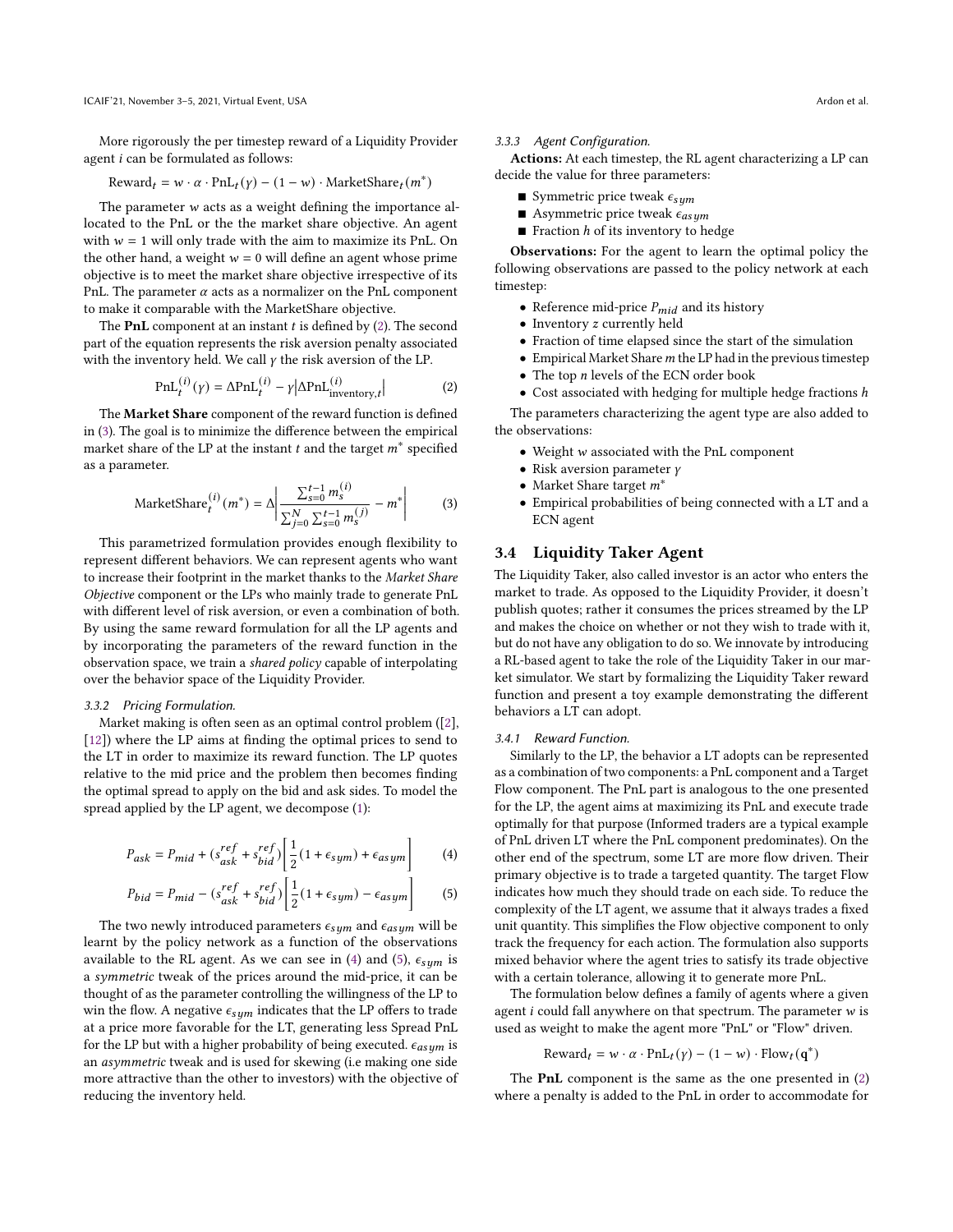the risk associated with holding inventory:

$$
PnL_t^{(i)}(\gamma) = \Delta PnL_t^{(i)} - \gamma |\Delta PnL_{\text{inventory},t}^{(i)}|
$$
 (2)

The Flow objective of the reward function evaluates the distance between the flow executed by the agent up until  $t$  and the flow objective q ∗ specified as parameter. In practice, the objective is an array containing the targets for each of the the possible actions a of the action space  $\mathcal{A}$ .

Flow<sub>t</sub><sup>(i)</sup> (q<sup>\*</sup>) = 
$$
\frac{1}{|\mathcal{A}|} \sum_{j \in \mathcal{A}} \Delta \left| \frac{1}{t} \sum_{s=0}^{t-1} 1 \mathbb{1}_{\{a_t^{(i)} = j\}} - q_j^* \right|
$$
  

$$
\sum_{j \in \mathcal{A}} q_j^* = 1
$$
 (6)

To illustrate the variety of behaviors of this type of agent, we present in Figure [1](#page-4-1) a toy example where an artificial trend is added to the mid-price. Adding this trend allows us to easily identify the best trading strategy the agent should learn in order to maximize its profit. The idea is to observe how the behavior of the LT agent evolves as the weight  $w$  applied to the PnL component changes. For this example we use a simple configuration of our simulator with one LP and one LT. We parametrize the LT agent with no risk aversion  $\gamma = 0.0$ ; and with an objective to sell 25% of the time and buy 75% of the time:  $q_{ask}^* = 0.25$ ;  $q_{bid}^* = 0.75$ .

As we can observe in Figure [1a](#page-4-1) when the principal objective for the LT is to meet the specified flow objective, the agent trades with no particular consideration of the price. It successfully buys 75% of the time and sells 25%. With the weight on the PnL component increasing the agent learns to adapt its trading strategy to buy and sell when it is the most favorable to generate PnL. For  $w = 1$  in Figure [1d](#page-4-1), the LT learnt to trade perfectly following the famous motto "buy low, sell high". Intermediate behaviors are shown in Figure [1b,](#page-4-1) [1c](#page-4-1) where we see that the agent gradually discard its objective of matching its flow targets and focus more on maximizing its PnL.

#### 3.4.2 Agent Configuration.

Actions: At every timestep, the RL-based Liquidity Taker agent can choose to buy, sell or not trade in order to maximize its reward function.

Observations: At each timestep, the policy network of the LT agent is fed with the observations below:

- Reference mid-price  $P_{mid}$  and its history
- Inventory *z* currently held
- Fraction of time elapsed since the start of the simulation
- Proportion of the flow the LT has traded on each side  $q_{ask}$ and  $q_{bid}$
- Cost associated with executing a trade on both side for each LP the LT is connected to

We also enrich the observations with the parameters of the reward function and the connectivity of the agent type for the shared policy to learn the distribution of behaviors characterizing the LT:

- Weight w associated with the PnL component
- Risk aversion parameter  $\gamma$
- Flow targets  $q_{ask}^*$  and  $q_{bid}^*$

<span id="page-4-1"></span>

Figure 1: Spectrum of behavior for the Liquidity Taker With this simple example where we have artificially added a trend in the mid-price, we see the different behaviors the LT can adopt depending on its reward function. As the weight  $w$  associated with the PnL component increases, the LT progressively trades more and more optimally to maximise its PnL at the expense of its target flow of 75% Buy-25% Sell.

• Empirical probabilities of being connected with a LP and a ECN agent

# <span id="page-4-0"></span>4 EXPERIMENTS

We focus our attention on the empirical study of the effect that the different behaviors of LT can have on the LP's actions. We aim at answering the following questions with our study: 1) Can the two groups of agents learn simultaneously? 2) How does the LP agent adapt its behavior in the presence of different types of LT? 3) Do we need this new type of agents to replicate observed market properties?

We present below the results from various experiments trying to approach the problem from different angles. In the first configuration of experiments, we change the proportion of LT actors of a certain type in the system. We start with a similar configuration than the one presented in [\[10\]](#page-7-0) and gradually increase the number of PnL driven investors. We try to evaluate how the heterogeneity of behaviors can affect the LP's actions. The second configuration of experiments takes the approach of varying the connectivity between the agents of a particular type. The study of the connectivity is important because two agents not connected have still an indirect effect on each other by interacting with and modifying the environment.

Using the RLlib library [\[13\]](#page-7-14) and the OpenAI Gym framework [\[4\]](#page-7-15) we developed a multi-agent market environment, allowing us to put in competition different types of RL based market participants. The shared policies of the agents are trained using the standard RLLib implementation of the Proximal Policy Optimization (PPO) algorithm which supports parallel execution providing us with the scalability needed for a complex environment like ours.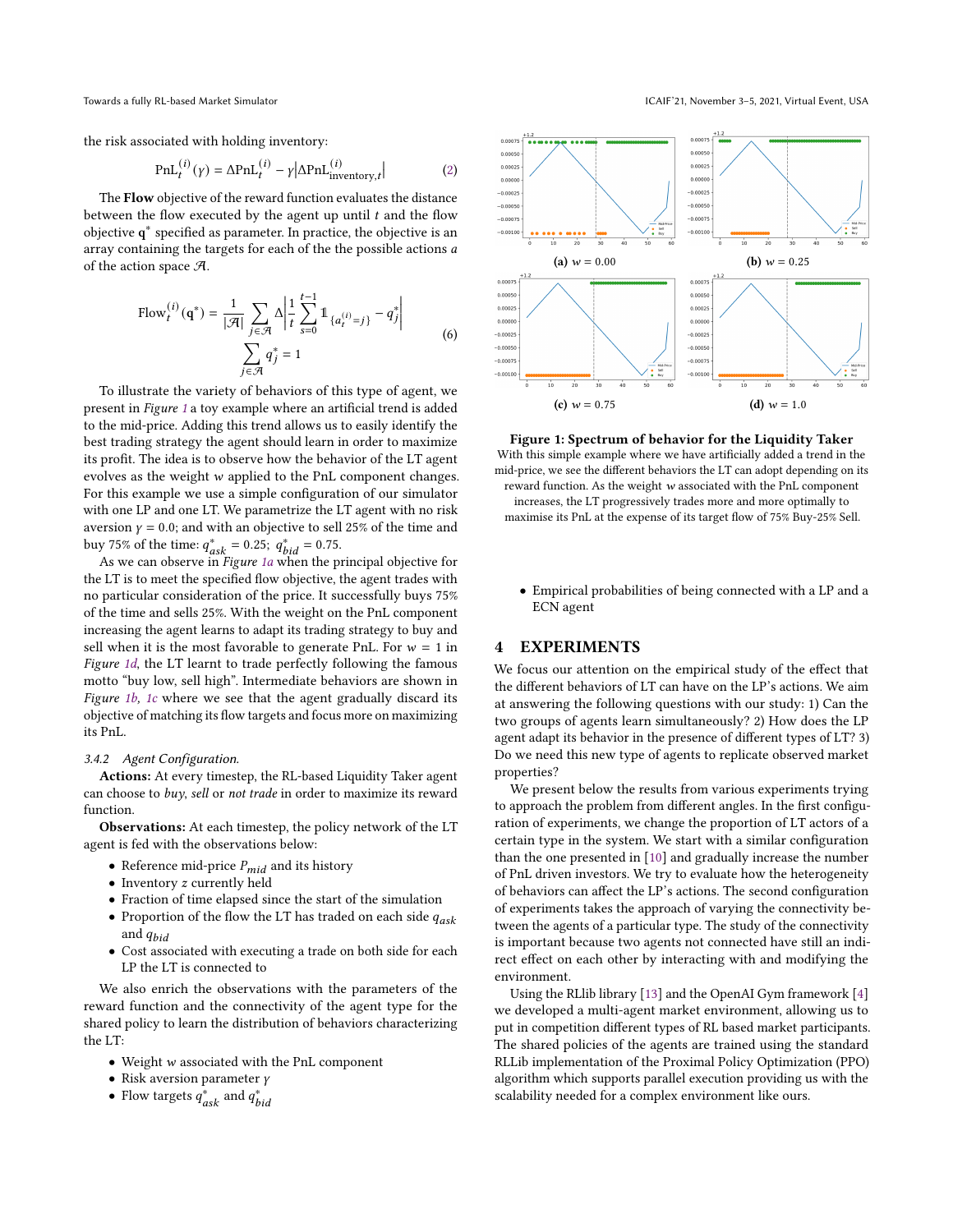ICAIF'21, November 3-5, 2021, Virtual Event, USA and the Same of al. and the Same of al. and the Same of al. and the Same of al. and the Same of al. Ardon et al.

# 4.1 The Impact of Diversity

# <span id="page-5-2"></span>4.1.1 Price Tweak Distribution.

<span id="page-5-0"></span>

Figure 2: Distribution of the price tweak

Setup: We present in Figure [2](#page-5-0) the distribution of the normalized tweak  $\varepsilon$  applied by the LP to its prices in order to attract LT. As presented in [3.3.2](#page-3-5) [\(4\)](#page-3-3) and [\(5\)](#page-3-4), the spread applied to the ECN mid price have a symmetric  $\epsilon_{sum}$  and an asymmetric tweak  $\epsilon_{asum}$ , we therefore also plot the distribution for these two components. We ran multiple experiments varying the proportion of Flow and PnL driven LTs in the system. The experiments are run with 3 LPs, 12 Flow driven LTs and an increasing number of PnL driven LTs (0, 2, 4, 8, 12). The goal of these experiments was to understand the effect of the proportion of different LT types on the way the LPs price. A negative normalized tweak  $\varepsilon$ , indicates that the LP is offering better prices than the ECN and the more negative the tweak is, the more attractive the prices will be to investors. For the asymmetric component of the tweak  $\epsilon_{asym}$ , a negative value indicates that the ask side is favoured and a positive value favours the bid side.

Analysis: As the proportion of PnL driven LTs increases, we see a shift in the distribution of the normalized tweak  $\varepsilon$  towards higher values indicating that the LP published worse prices. Looking at the two components of the tweak, we observe that this shift comes from the symmetric component  $\epsilon_{sym}$ . The LP's PnL suffers when too many informed LTs are in the system. To compensate its losses, the LP becomes more conservative in its pricing as the proportion of PnL driven LTs increases. The asymmetric tweak  $\epsilon_{asum}$  is centered around the origin implying that, as expected, the proportion of PnL driven LTs has no impact on the direction of the skew. However, we do observe fatter tails for this distribution suggesting an increased skewing intensity from the LPs on one side or the other, which can also be interpreted as a higher risk aversion. Since both the LPs and the PnL driven LTs try to maximize their Inventory PnL, as the proportion of PnL LTs increases the adversarial effect on the LPs intensifies and their Inventory PnL get lower.

# 4.1.2 Flow by LT Agent type.

Setup: In Figure [3](#page-5-1) we plot the average flow between a LP and the LT of different types (Note that both the bid and ask sides are combined on the same chart). The reward function of the PnL driven LT being different than the reward function of the Flow driven LT, they should adopt different behaviors and have different reactions to the way the LP tweaks its prices. We expect the PnL driven LT to be more demanding and only trade for good prices. On the other hand, because their goal is to meet a flow objective, the Flow driven LT

<span id="page-5-1"></span>

Figure 3: Flow by LT type

needs to trade with little respect to the price. For better prices we should therefore see a higher flow coming from the PnL driven LTs. We run multiple experiments with different proportions of PnL and Flow LTs.

Analysis: As we can see in the top left quadrant of Figure [3](#page-5-1), a configuration with only Flow driven LT does not help replicating the "stylized facts" observed in the market. The flow between the LP and the LT increases slowly as the prices get better for  $\varepsilon \in$ [0.25, 0.00]. With  $\varepsilon \ge 0.25$ , the prices streamed by the LP are so bad that it doesn't attract any flow and the LT prefer to trade with the ECN instead as it offers better prices. We observe that with  $\varepsilon \leq 0.00$ , the flow plateaus with a slight uptake for very good prices. With the introduction of PnL driven LTs, we can see in the top right quadrant, what we were expecting: because they only trade when the price is best for their PnL, the PnL driven LTs see an exponential uptake of their flow as the prices improve. However, as we can observe in the bottom charts, as we increase the number of PnL driven LTs the convexity in the flow uptake shrinks and with too many informed LTs, their flow becomes almost null. This is associated with the results presented in [4.1.1](#page-5-2) where too many PnL LTs make the LP tweak its prices less, not making it worthwhile for the PnL LT to trade.

## 4.1.3 PnL by Agent type.

<span id="page-5-3"></span>

Figure 4: Spread and Inventory PnL by Agent type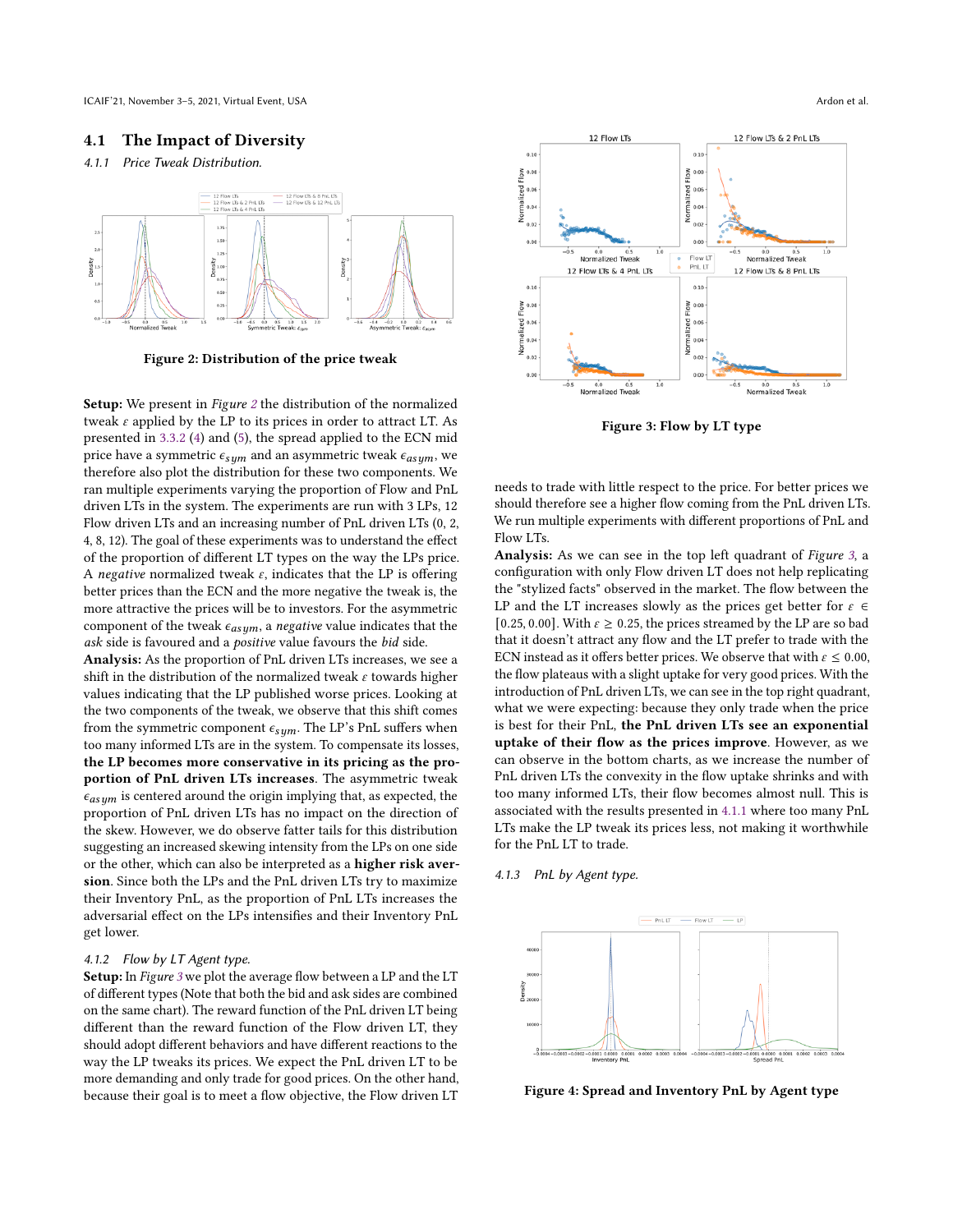Setup: For the configuration of 12 Flow and 2 PnL driven LTs, we now try to gain more insights about the different types of agents. We present in Figure [4](#page-5-3) the average Spread and Inventory PnL for each type. Looking at the PnL helps us understand their trading pattern. We wish to understand how each agent type performs against the others. As we have explained previously the Flow and PnL LTs use a shared policy learning a family of reward functions. The LPs use a shared policy of their own, which means that we are in a situation where two shared policy are competing. We recall that when the LT trades with a LP, it pays the spread, generating a positive Spread PnL for the LP but negative for the LT. In these experiments the flow objective of the Flow driven LT is to trade 50% of the time on the bid side and 50% on the ask side.

Analysis: Looking at the Inventory PnL in Figure [4](#page-5-3), we see that the distribution of PnL for all 3 agent types is centered around the origin. The distribution for the Flow LT is narrower than the others because of their objective to trade frequently. Consequently they do not hold a large inventory and therefore generate less Inventory PnL. As expected the PnL driven LT has a wider distribution of Inventory PnL indicating that it earns more PnL by strategically holding inventory. However, the fact that it is only connected to the ECN and the LPs, doesn't allow the PnL LT to generate as much Inventory PnL than the LP. The LP benefits from its connectivity with the Flow LTs providing the flow required to build inventory. The analysis of the Spread PnL distribution also offers interesting insights. As we were expecting, because the LT pays the spread, its Spread PnL is negative. The Spread PnL of the LP is mostly positive but is sometimes negative as the LP pays the spread when it hedges itself at the ECN. The Spread PnL of the PnL driven LT is significantly higher than the Spread PnL of the Flow LT. The PnL LT agent learns to trade with the objective of maximizing its PnL, it therefore tries to trade only when the Spread is more favourable, generating a higher spread PnL.

### 4.2 Role of connectivity with Flow LTs

In the next set of results presented below, we take a different approach and play with the connectivity between the Flow LTs and the LP. Since an agent can only trade with a connected agent, its connectivity with the other families implicitly have an effect on the agent's behavior and thus is part of its type. Because of their nature, the Flow driven LT, have to trade to meet their flow objective irrespective of the price. That makes them a guaranteed source of flow for the LP and therefore a reliable source of Spread PnL. By varying the connectivity between these two types of agent and in the presence of PnL driven LTs, we wish to understand how the behavior of the LP is affected.

#### 4.2.1 Pricing as a function of connectivity.

Setup: In Figure [5](#page-6-0), we display the distribution of the tweak applied by the LP in its prices as a function of the empirical probability of being connected to a Flow LT. As before, the lower the price tweak, the more attractive the prices will be for LTs. The goal of this experiment is to understand how the LP adapts its behavior when its guaranteed source of flow is limited because of a lower probability of being connected.

Analysis: A clear trend appears on Figure [5](#page-6-0), as the probability of being connected decreases the LP becomes more conservative in its

<span id="page-6-0"></span>

Figure 5: Distribution of the price tweak for different level of connectivity between Flow LTs and LPs

prices. In fact, with low connectivity with Flow driven LTs, it gets more and more difficult to dispose of its inventory. Consequently, to accommodate for the risk associated with holding inventory the LP publishes worse prices. We observe a similar effect than in [4.1.1,](#page-5-2) indicating that reducing the connectivity between LP and Flow LTs yield the same behavior than having a higher proportion of PnL driven LTs.

<span id="page-6-1"></span>4.2.2 Skew intensity.



Figure 6: Skew intensity as a function of Connectivity

Setup: We now study the effect of connectivity on the intensity of the skew the LP applies to its prices, that is how much the LP tweak its prices asymmetrically to attract the investors on the side at which it holds inventory in order to reduce its risk. We show on Figure [6](#page-6-1), the skew intensity as a function of the connectivity. With a lower probability of being connected with a Flow LT, it will be more challenging for the LP to manage its inventory because of the absence of flow guarantee the Flow LT provides. The LP is thus exposed to an unfavorable price move that would impact its Inventory PnL. We therefore expect the LP to be more willing to get rid of its inventory for lower connectivity which would be materialized by a higher skew in its prices.

Analysis: As we can see in Figure [6](#page-6-1), the probability of being connected to a Flow LT affects the way the LP prices. With low connectivity, the LP is more aggressive in its skew. The incertitude about the ability to dispose of its inventory is forcing the LP to skew more its prices to increase the chances of attracting investors.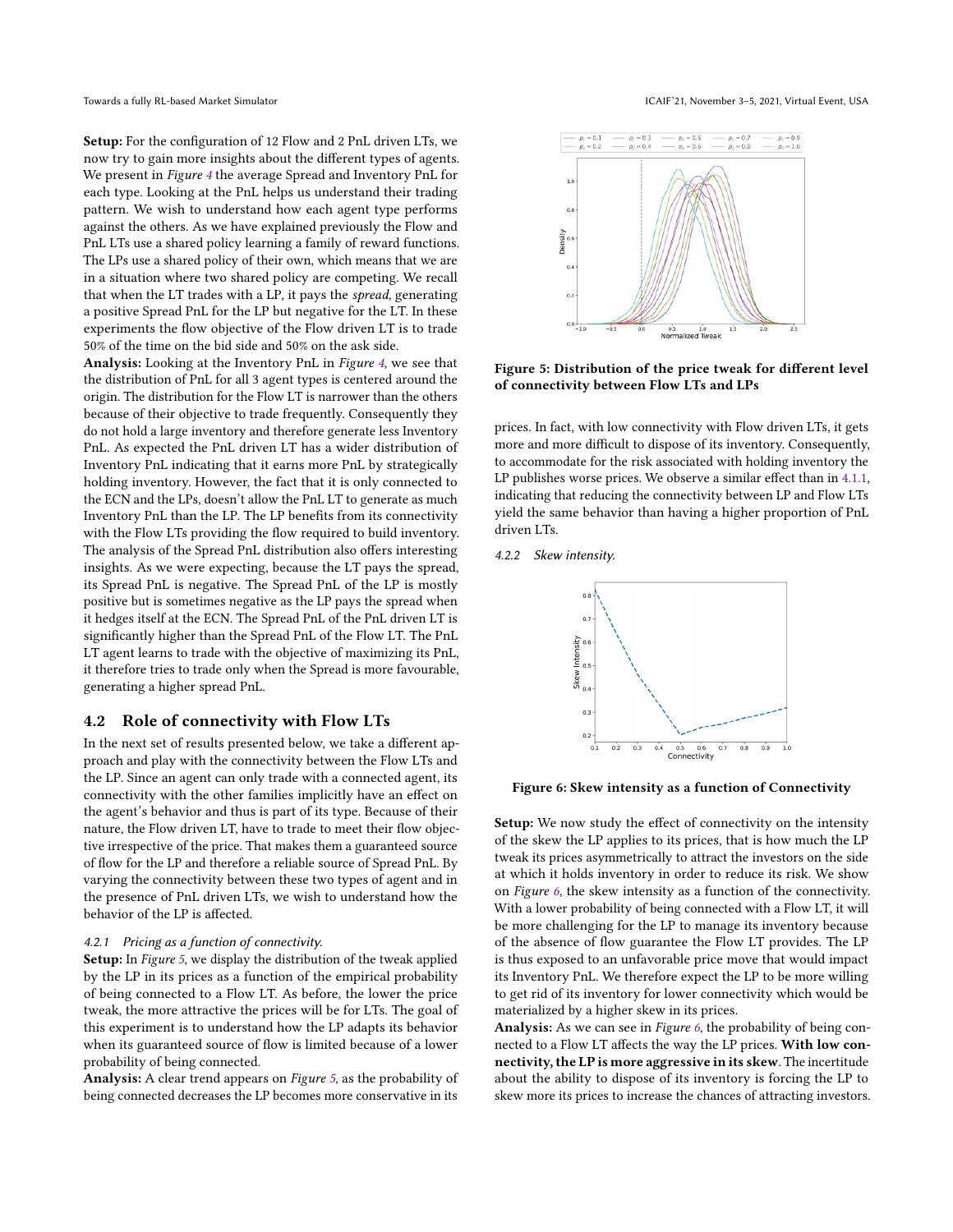As the connectivity increases, the LP reduces the intensity of the skew linearly up until a probability of 0.5 of being connected, after which the intensity remains relatively stable until full connectivity.

# 4.3 Risk aversion

In this last experiment, we evaluate the behavior of the LP with different level of risk aversion. We keep the configuration of LTs constant and only change the risk aversion factor  $\gamma$  of the reward function of the LP.

<span id="page-7-16"></span>

Figure 7: Skew intensity as a function of Risk Aversion

Setup: We present in Figure [7](#page-7-16), the skew intensity for different level of risk aversion. The goal of this experiment is to understand if the LP learns to skew more or less its prices based on its type. A more risk averse LP would feel the urgency to exit its position to be less exposed to an unfortunate price move. It will therefore skew mode in order to have higher chances to attract investors and get rid of its inventory.

Analysis: As we can see in Figure [7](#page-7-16), for a higher level of risk aversion the LP learns to skew more. We observe two regimes, the first one ranging from 0.0 to 0.6 where the skew intensity grows linearly as a function of the risk aversion. After, the critical point of 0.6, we observe a more intense effect of the risk aversion in the skewing of the LP. The shared policy of the LPs has then successfully learnt to adapt its pricing strategy as a function of its risk aversion parameter. By strategically updating its prices, the LP can manage its inventory efficiently in order to maximize its PnL without being exposed to the price risk.

# 5 CONCLUSIONS AND FUTURE WORK

With our new unified RL formulation for both the LP and the LT, via a parametrized family of reward functions expressing the trade-off between PnL and a targeted quantity (specific to each family). The RL-framework we propose and the use of shared policies enable the generalization and the interpolation over a wide range of behaviors for each group of agent. We were able to study the behavior of the different participants in a market simulator composed of a variety of financial agent types providing a more representative setting of the real life market.

The simultaneous learning of the shared policies for two competing groups of RL-based agents raises some interesting questions from a game-theoretic perspective and could be the object of more in-depth future research.

## DISCLAIMER

This paper was prepared for informational purposes by the Artificial Intelligence Research group of JPMorgan Chase & Co and its affiliates ("J.P. Morgan"), and is not a product of the Research Department of J.P. Morgan. J.P. Morgan makes no representation and warranty whatsoever and disclaims all liability, for the completeness, accuracy or reliability of the information contained herein. This document is not intended as investment research or investment advice, or a recommendation, offer or solicitation for the purchase or sale of any security, financial instrument, financial product or service, or to be used in any way for evaluating the merits of participating in any transaction, and shall not constitute a solicitation under any jurisdiction or to any person, if such solicitation under such jurisdiction or to such person would be unlawful. © 2021 JPMorgan Chase & Co. All rights reserved.

# **REFERENCES**

- <span id="page-7-3"></span>[1] Yakov Amihud and Haim Mendelson. 1980. Dealership market: Market-making with inventory. Journal of Financial Economics 8, 1 (1980), 31-53. [https://doi.](https://doi.org/10.1016/0304-405X(80)90020-3) [org/10.1016/0304-405X\(80\)90020-3](https://doi.org/10.1016/0304-405X(80)90020-3)
- <span id="page-7-13"></span>[2] Marco Avellaneda and Sasha Stoikov. 2008. High-frequency trading in a limit order book. Quantitative Finance 8, 3 (2008), 217–224. [https://doi.org/10.1080/](https://doi.org/10.1080/14697680701381228) [14697680701381228](https://doi.org/10.1080/14697680701381228) arXiv[:https://doi.org/10.1080/14697680701381228](https://arxiv.org/abs/https://doi.org/10.1080/14697680701381228)
- <span id="page-7-12"></span>[3] Daniel S. Bernstein, Shlomo Zilberstein, and Neil Immerman. 2000. The Complexity of Decentralized Control of Markov Decision Processes. In Proceedings of the Sixteenth Conference on Uncertainty in Artificial Intelligence (Stanford, California) (UAI'00). Morgan Kaufmann Publishers Inc., San Francisco, CA, USA, 32–37.
- <span id="page-7-15"></span>[4] Greg Brockman, Vicki Cheung, Ludwig Pettersson, Jonas Schneider, John Schul-man, Jie Tang, and Wojciech Zaremba. 2016. Openai gym. arXiv preprint arXiv:1606.01540 (2016).
- <span id="page-7-8"></span>[5] Nicholas Tung Chan and Christian Shelton. 2001. An electronic market-maker. (2001).
- <span id="page-7-7"></span>[6] Tung Chan. 2001. Artificial markets and intelligent agents. Ph.D. Dissertation. Massachusetts Institute of Technology.
- <span id="page-7-11"></span>[7] R Cont and MS Mueller. 2021. A stochastic PDE model for limit order book dynamics. SIAM Journal on Financial Mathematics (2021).
- <span id="page-7-6"></span>[8] Wei Cui and Anthony Brabazon. 2012. An agent-based modeling approach to study price impact. In 2012 IEEE Conference on Computational Intelligence for Financial Engineering Economics (CIFEr). 1–8. [https://doi.org/10.1109/CIFEr.2012.](https://doi.org/10.1109/CIFEr.2012.6327798) [6327798](https://doi.org/10.1109/CIFEr.2012.6327798)
- <span id="page-7-5"></span>[9] Sanmay Das. 2003. An agent-based model of dealership markets. In Proceedings of the International Workshop on Complex Agent-based Dynamic Networks, Oxford.
- <span id="page-7-0"></span>[10] Sumitra Ganesh, Nelson Vadori, Mengda Xu, Hua Zheng, Prashant Reddy, and Manuela Veloso. 2019. Reinforcement learning for market making in a multiagent dealer market. arXiv preprint arXiv:1911.05892 (2019).
- <span id="page-7-2"></span>[11] Mark B. Garman. 1976. Market microstructure. Journal of Financial Economics 3, 3 (1976), 257–275. [https://doi.org/10.1016/0304-405X\(76\)90006-4](https://doi.org/10.1016/0304-405X(76)90006-4)
- <span id="page-7-4"></span>[12] Olivier Guéant, Charles-Albert Lehalle, and Joaquin Fernandez-Tapia. 2013. Dealing with the inventory risk: a solution to the market making problem. Mathematics and financial economics 7, 4 (2013), 477–507.
- <span id="page-7-14"></span>[13] Eric Liang, Richard Liaw, Robert Nishihara, Philipp Moritz, Roy Fox, Ken Goldberg, Joseph Gonzalez, Michael Jordan, and Ion Stoica. 2018. RLlib: Abstractions for Distributed Reinforcement Learning. In Proceedings of the 35th International Conference on Machine Learning (Proceedings of Machine Learning Research, Vol. 80), Jennifer Dy and Andreas Krause (Eds.). PMLR, 3053–3062. <http://proceedings.mlr.press/v80/liang18b.html>
- <span id="page-7-9"></span>[14] Thomas Spooner and Rahul Savani. 2020. Robust Market Making via Adversarial Reinforcement Learning. In Proceedings of the Twenty-Ninth International Joint Conference on Artificial Intelligence, IJCAI-20, Christian Bessiere (Ed.). International Joint Conferences on Artificial Intelligence Organization, 4590–4596. <https://doi.org/10.24963/ijcai.2020/633> Special Track on AI in FinTech.
- <span id="page-7-10"></span>[15] Justin K. Terry, Nathaniel Grammel, Benjamin Black, Ananth Hari, Caroline Horsch, and Luis Santos. 2020. Agent Environment Cycle Games. CoRR abs/2009.13051 (2020). arXiv[:2009.13051](https://arxiv.org/abs/2009.13051) <https://arxiv.org/abs/2009.13051>
- <span id="page-7-1"></span>[16] Nelson Vadori, Sumitra Ganesh, Prashant Reddy, and Manuela Veloso. 2020. Calibration of Shared Equilibria in General Sum Partially Observable Markov Games. In Advances in Neural Information Processing Systems, H. Larochelle, M. Ranzato, R. Hadsell, M. F. Balcan, and H. Lin (Eds.), Vol. 33. Curran Associates, Inc., 14118–14128. [https://proceedings.neurips.cc/paper/2020/file/](https://proceedings.neurips.cc/paper/2020/file/a2f04745390fd6897d09772b2cd1f581-Paper.pdf) [a2f04745390fd6897d09772b2cd1f581-Paper.pdf](https://proceedings.neurips.cc/paper/2020/file/a2f04745390fd6897d09772b2cd1f581-Paper.pdf)